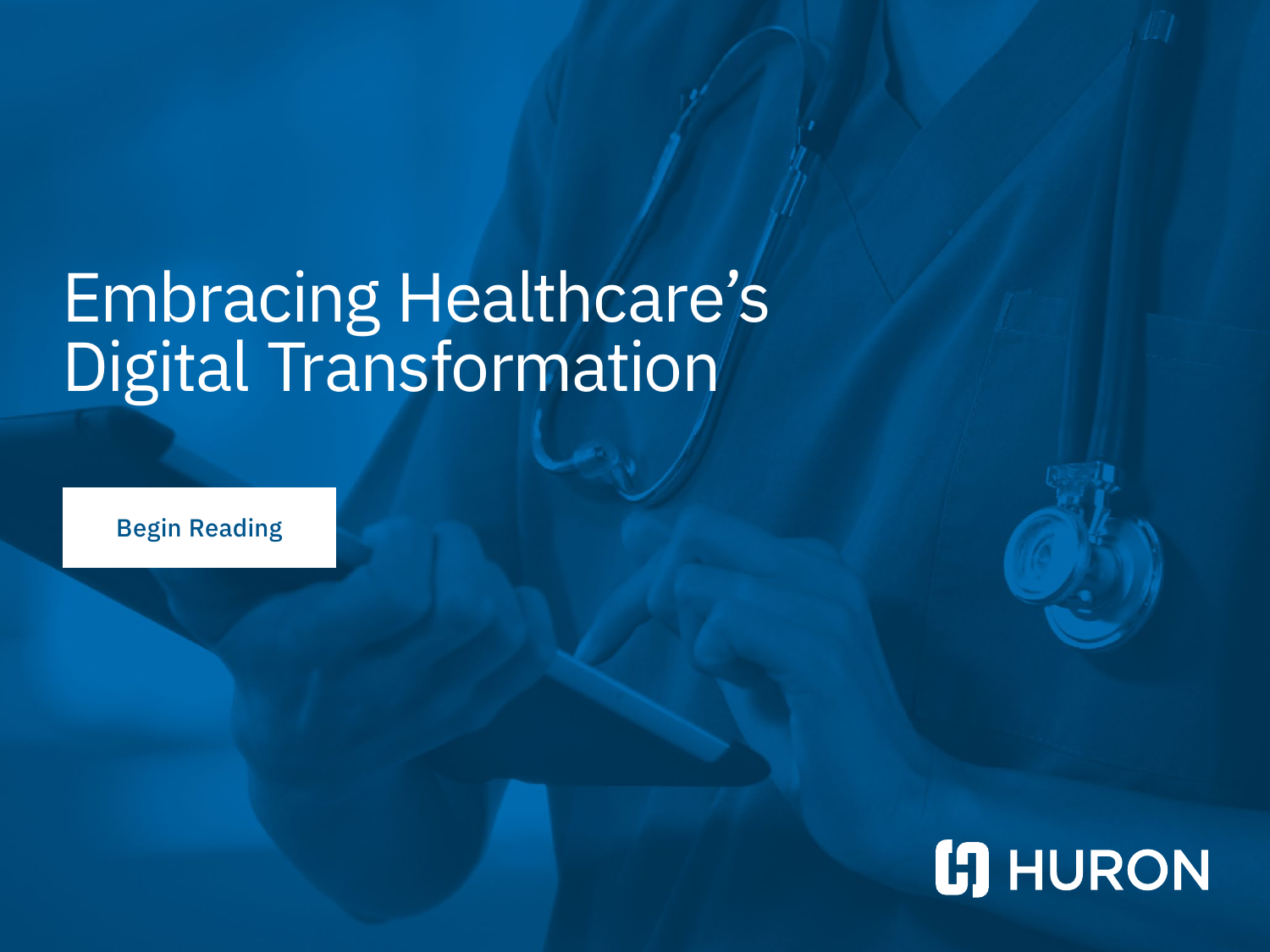# **ACCELERATING STRATEGIES TO TRANSFORM COST, CARE AND THE CONSUMER EXPERIENCE**

For years, fundamental changes to how healthcare uses technology, data and analytics to improve business and patient outcomes have been underway. Progress has been choppy, ranging from a decadelong meaningful use journey to the overnight acceleration of digital health during the COVID-19 pandemic. At the same time, business systems have required deep investment as healthcare organizations attempt to keep pace with the [digital transformation](https://www.huronconsultinggroup.com/insights/sustainable-digital-transformation) occurring across all industries.

Today, the pressure is building for organizations to **find new innovations to drive breakthrough improvements in** their business and clinical operations, including bolstering consumer and employee experiences.

Recently, Huron interviewed more than 200 health system leaders to identify the **data, technology and analytics trends most important** to organizations in a constantly changing and increasingly competitive environment. This research adds to earlier market analysis drawn from Huron's [annual](https://www.huronconsultinggroup.com/insights/huron-2021-healthcare-executive-research) [provider survey](https://www.huronconsultinggroup.com/insights/huron-2021-healthcare-executive-research) and research on the [consumer](https://www.huronconsultinggroup.com/insights/healthcare-consumer-market-report) [healthcare](https://www.huronconsultinggroup.com/insights/healthcare-consumer-market-report) and [payor healthcare](https://www.huronconsultinggroup.com/insights/payor-research-analysis) markets, all of which provide further insight into how leaders are positioning for the future of healthcare.

#### Key Takeaways:

- ▶ Digital, technology and analytics **strategies exist for nearly all organizations**, yet only 30% have begun to execute on those plans.
- ▶ Enterprise-level technology investments underpin progress in all aspects of healthcare operations, but more strategy will be needed to **realign to consumer-driven and value-based trends** and priorities.
- ▶ Strategic alliances, including managed services and outsourcing, may be a key solution to **provide the rigor and support organizations** need to accelerate the benefits of their digital, technology and analytics investments.
- ▶ Cost containment and growth will be enabled by technology as organizations seek to be more agile and efficient to **mitigate pandemic-related financial woes** and build long-term financial health.
- ▶ Care delivery and consumerism technology investments will focus on providing more integrated, seamless and **contactless care experiences**.
- ▶ Robotic process automation (RPA), artificial intelligence (AI) and machine learning (ML) remain central to **cost containment, growth, and consumerism and care solutions**, despite the slow progress with advanced analytics thus far.

**1**

### **17 HURON**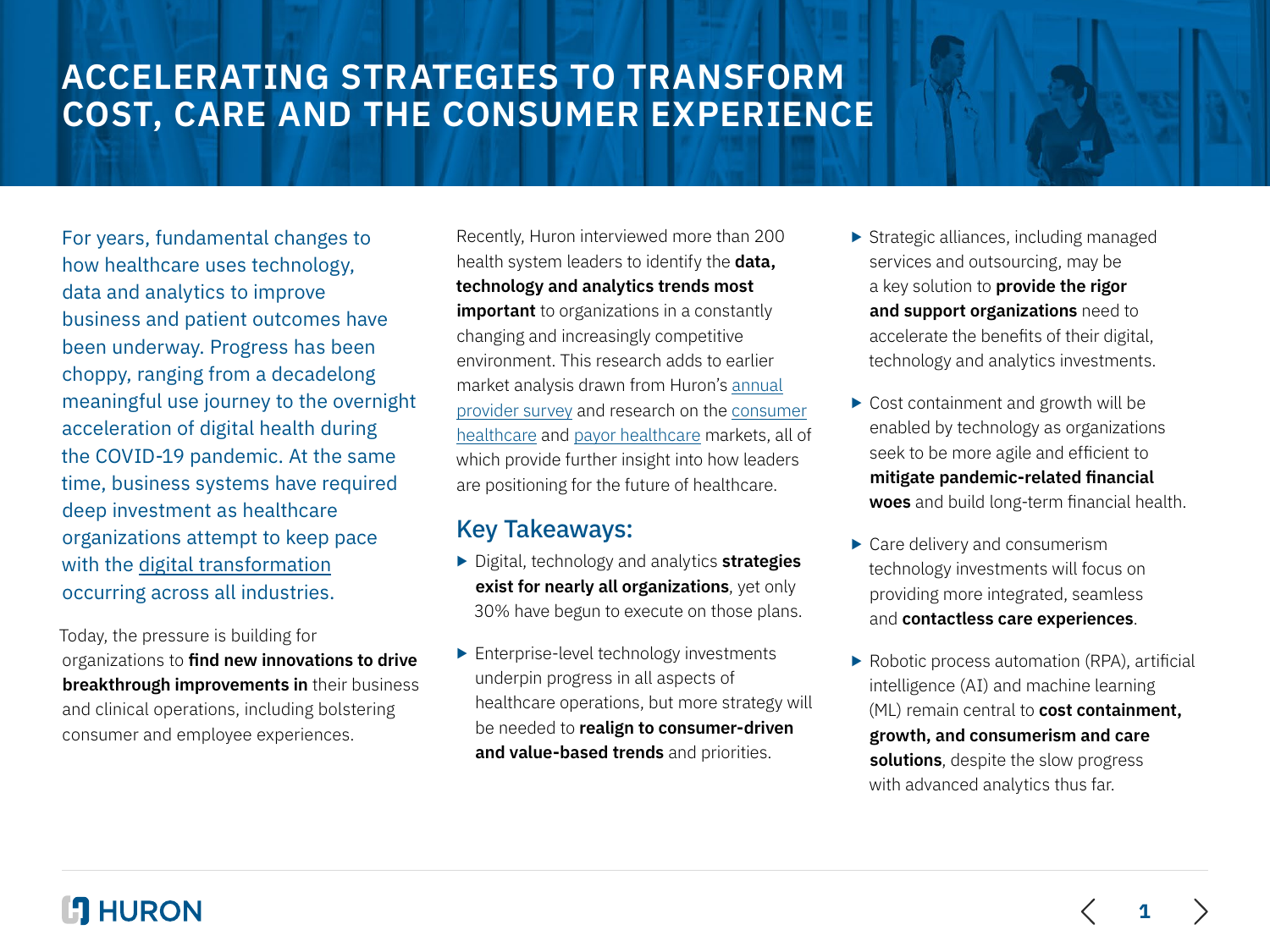# **LEADERS IDENTIFY CURRENT AND FUTURE ORGANIZATIONAL PRIORITIES**

Huron's research provides insight into the top organizational priorities of leaders, rated by the level of importance in the next 12 months — and then the next one to three years. These priorities, or "jobs to be done," point to the most important areas leaders expect progress in the near term and beyond (see figure 1).

Notable in the findings is the high importance leaders assign to every priority across their organization in the coming year. And while the ranking of priorities shifts slightly as leaders look one to three years ahead, the importance of each priority only intensifies.

Evident in each of these priorities is the underlying need for the healthcare industry to leverage technology and data to improve how it operates.

**Figure 1.** Organizational priorities of healthcare leaders now and in one to three years Most Important 2nd most important 2nd most important

Improving care access and the consumer journey, as well as the employee experience, will be driven by technology-focused initiatives and investment in enterprise technology. Cost containment, growth and workforce optimization indicate a clear focus on optimizing business operations, all of which will be brought to life through automation and advanced analytics.

| <b>Organizational Priorities: Next 12 Months</b>      | <b>Organizational Priorities: Next 1 to 3 Years</b>   |
|-------------------------------------------------------|-------------------------------------------------------|
| Improved care access                                  | Payor interoperability                                |
| Improved consumer journey and experience              | Data sharing, management and security                 |
| Data sharing, management and security                 | Growth                                                |
| Payor interoperability                                | Improved consumer journey and experience              |
| Increased business efficiency and operational agility | Improved care access                                  |
| Cost containment                                      | Workforce optimization                                |
| Workforce optimization                                | Cost containment                                      |
| Automation and advanced analytics                     | Automation and advanced analytics                     |
| Growth                                                | Increased business efficiency and operational agility |

### **17 HURON**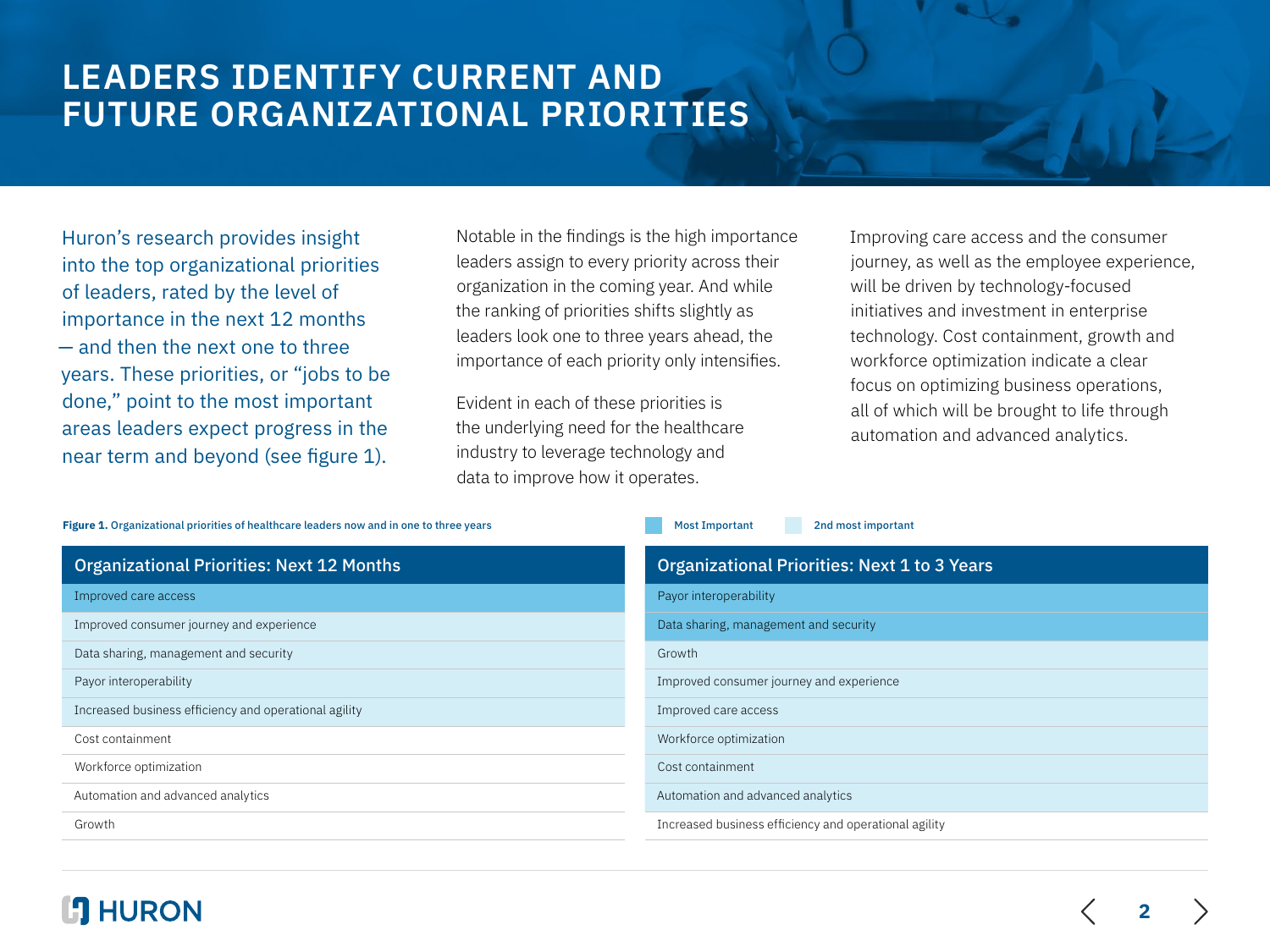Evident in each of these priorities is the underlying need for the healthcare industry to leverage technology and data to improve how it operates.

Across all priorities, organizations will have to address long-standing deficiencies in the [ability to access, share and apply data](https://www.huronconsultinggroup.com/insights/healthcare-enterprise-data-management) across the care continuum and between stakeholders. With deadlines looming for the Interoperability [and Patient Access final rule](https://www.cms.gov/Regulations-and-Guidance/Guidance/Interoperability/index) from the Centers for Medicare & Medicaid Services (CMS), both payors and providers will be working to make technical and workflow adjustments consistent with implementation guidelines. It is imperative that organizations develop a comprehensive view of the implications of the CMS regulations, including governance, technology infrastructure, security, processes and data quality.

Leaders will continue to reorganize their priorities and goals in response to the financial and operational challenges of the pandemic. While dynamics can quickly change, Huron's



current research finds that 68% of healthcare leaders expect to progress beyond COVID-19 response and management by the end of 2021. The remaining 32% foresee an end to

COVID-19 response and management by June of 2022. For most leaders, transformation imperatives related to cost, growth, care and consumerism are pushing ahead with urgency.

**3**

### **L'I** HURON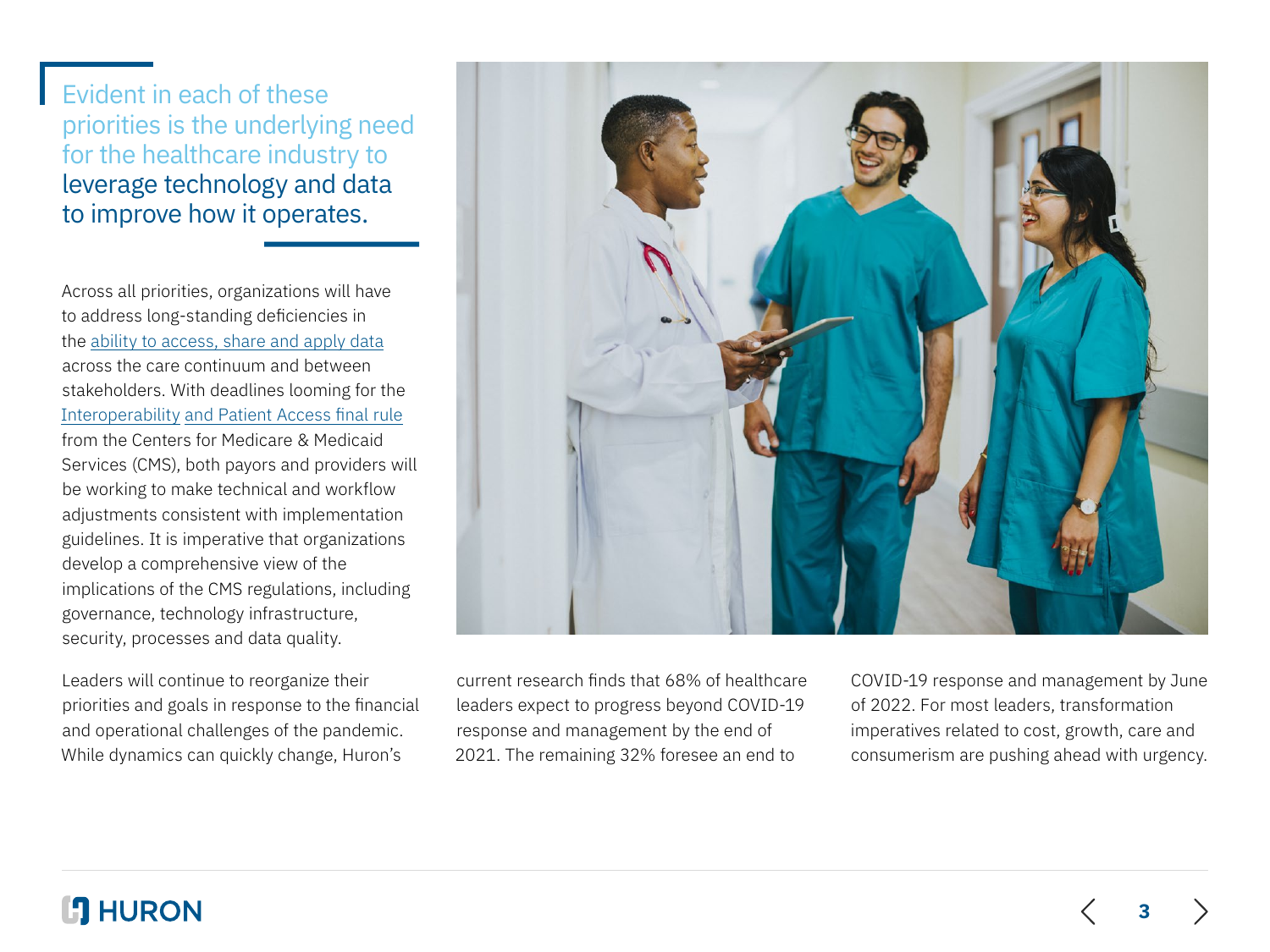#### Narrowing In: Digital, Technology and Analytics Opportunities

With leaders' most important jobs to be done identified, Huron's research uncovered the specific digital, technology and analytics challenges leaders are facing and the initiatives they are taking to address them.

These top challenges directly tie to care access, business optimization and consumerism. As shown in figure 2, leaders identify challenges as those attached to telehealth, interoperability, data-driven decision making, consumer-facing digital tools and workforce.

To address these pressing challenges, leaders' current initiatives also reveal a focus on care access and growth as they work to increase telehealth capacity, implement artificial intelligence (AI), and increase patient engagement and experience. Initiatives to [enhance cybersecurity](https://www.huronconsultinggroup.com/insights/healthcare-cybersecurity-awareness-to-action) should be well established for organizations as they scale initiatives and work to build digital trust for growing consumer-focused offerings.

**Figure 2.** Digital, technology and analytics challenges and initiatives in healthcare

#### Current Challenges — Digital, Technology and Analytics

Adopting telehealth and digital care delivery methods

#### Collecting COVID-19-specific data (vaccines, tests)

Interoperability between telehealth, independent and ERP systems

Utilizing data to drive decision making and business strategy

Navigating reimbursements and payment models for telehealth

Managing risk and compliance amid changing regulation

Developing or enhancing consumer-facing tools

Adoption of technology to aid remote workforce

Addressing variation in data provided by payors

Ensuring data integrity across partner organizations

Monitoring and increasing staff productivity and efficiency

Securing patient data and medical devices

Providing communication tech between patients and family members

Time-consuming data loads and testing

Challenges are ranked by order of importance.

#### Current Initiatives — Digital, Technology and Analytics

Integrating and increasing telehealth capacity

Enhancing cybersecurity

Increasing network broadband and bandwidth capacity

Evaluating opportunity for artificial intelligence

Strengthening patient engagement and experience

Integrating data across equipment and devices

Ensuring adequate reimbursements for telehealth

Expanding remote patient monitoring technology offerings

**4**

Utilizing cloud and SAS data analytics offerings

Increasing funding for optimized tech stack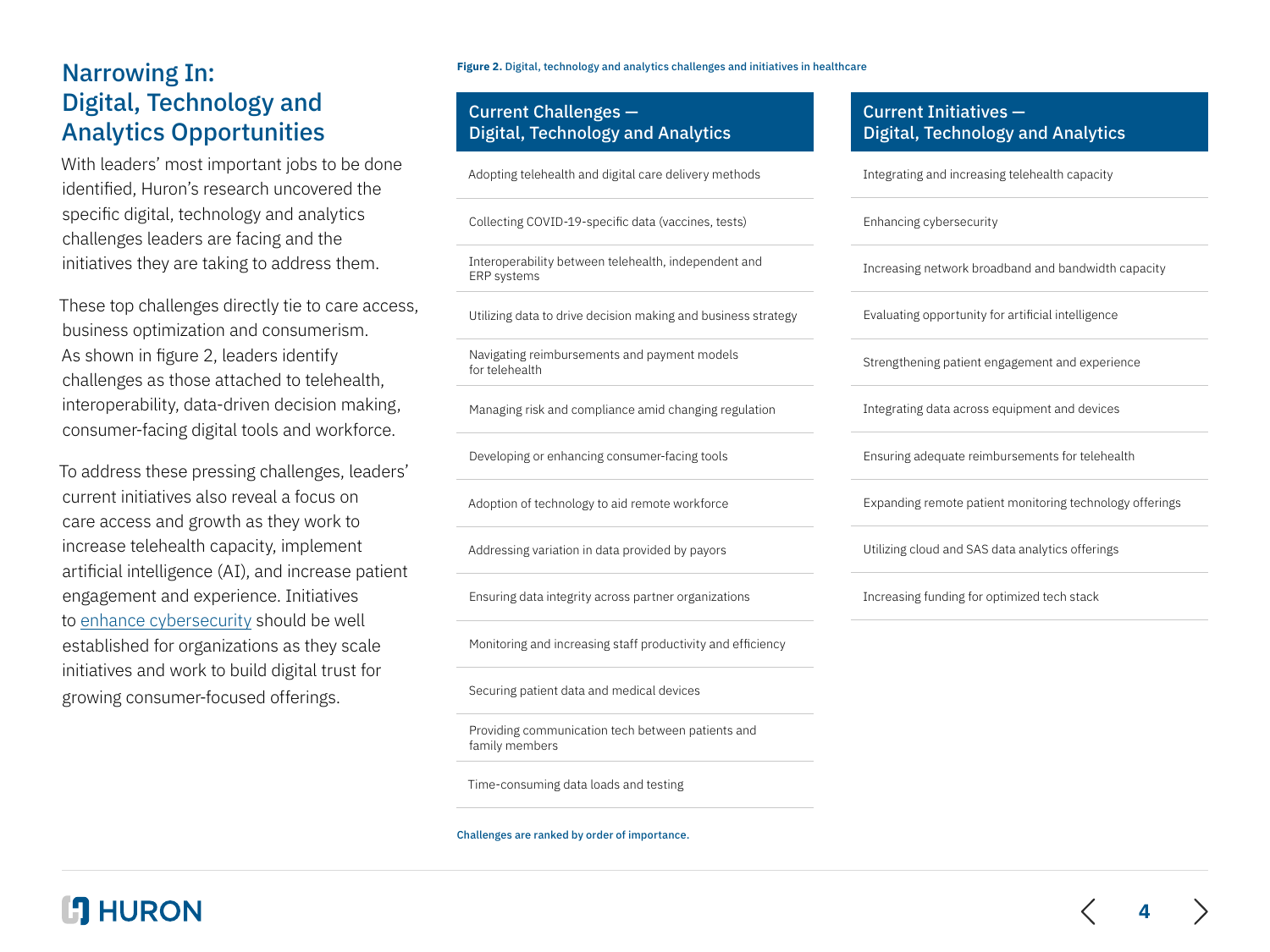# **OPPORTUNITY EXISTS IN EXECUTING STRATEGY**

While leaders universally understand the urgency behind a well-defined digital, technology and analytics strategy, it is clear many are struggling to create a road map that incorporates these plans into broader organizational goals.

Nearly all (99%) of healthcare organizations have a one-to-three-year digital, technology and analytics strategy in place. However, figure 3 highlights how more than half have not yet begun executing those plans.

#### Closing the Strategy and Execution Gap

As the data indicates, leaders have a bigpicture vision for data and technology, but strategy and execution quickly fragment as leaders attempt to push out platforms, programs and data to departments or enterprisewide. Moreover, organizations tend to have an excess of disjointed data and technology point



#### **Status of Digital, Tech and Analytics Strategy**

#### **Figure 3.** Status of digital, tech and analytics strategies

solutions across their enterprise intended to solve a variety of problems.

To close the gap between strategy and execution, leaders should be building governance structures and a sustainability model that links their strategic plans to their increasingly complex ecosystem of digital assets. For optimal results, leaders need a

thorough understanding of the current analytics footprint and capabilities that exist across their cloud technology platforms — and intentionally plan to integrate those with their data models.

Technology should provide value to providers, employees and consumers while maintaining the appearance of simplicity and efficiency for the user. Organizations will have to ensure

### **HURON**

**5**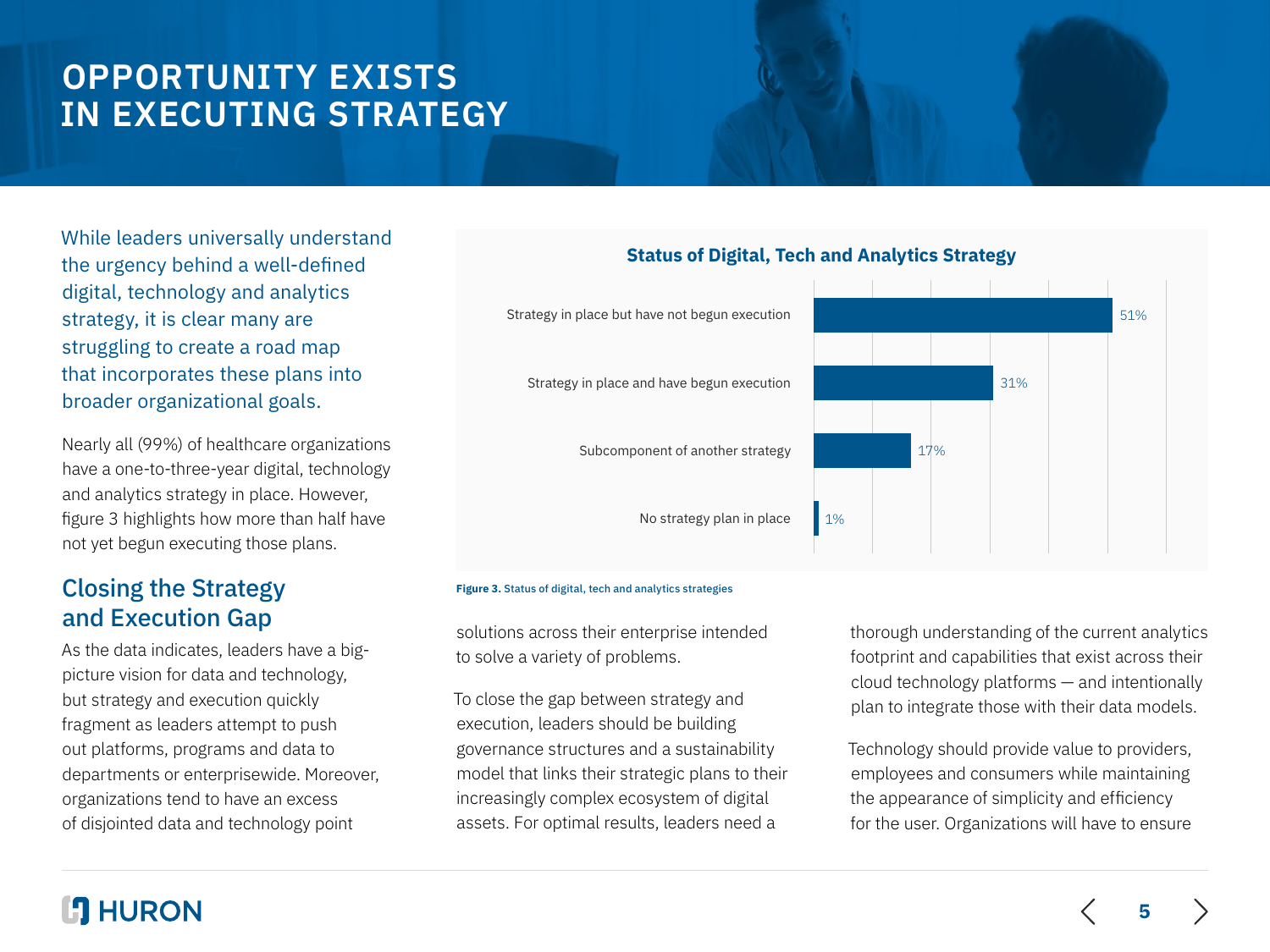data strategies map seamlessly to enduser workflows to eliminate parallel paths of work or point solutions that pull people away from the consistent use of technology. Otherwise, end-user compliance will wane as people seek workarounds and fall back to old ways of operating. A sustainability structure combined with ongoing [change](https://www.huronconsultinggroup.com/insights/change-management-core-leadership) [management efforts](https://www.huronconsultinggroup.com/insights/change-management-core-leadership) helps leaders maintain alignment to business and clinical data intelligence generated from analytics programs that result in improved execution.

#### Building Smarter Alliances

Despite efforts to formulate and implement digital, technology and analytics strategies to

spark organizational transformation, leaders are struggling to make progress. Huron's research shows that leaders are looking for outside help from outsourcing and managed services. These alliances help reduce risk, increase compliance and drive value from digital and data assets for the organization.

Figure 4 shows that more than half of leaders see themselves benefiting from collaborations in data management as organizations look for ways to improve their cost structures and care delivery. As value-based care and risk-based models gain traction, clean and accurate data becomes even more critical to improving business and clinical outcomes.

Data as a service (DaaS) will become more important to data management strategies as organizations seek to maximize the value of their data assets to create population insights. Providers can look to outsourcing or strategic alliances to help anonymize, aggregate, validate and develop governance for their data, ensuring it remains a trusted and valued asset internally or for researchbased data sharing collaborations externally.

[Evolving business models](https://www.huronconsultinggroup.com/insights/collaborations-essential-financial-future-healthcare) — inclusive of strategic relationships, managed services and outsourcing — will provide an opportunity for organizations to strengthen their data analytics expertise and talent, while upskilling their workforce to gain competitive advantage.



#### **Figure 4.** Opportunities for managed services and outsourcing in healthcare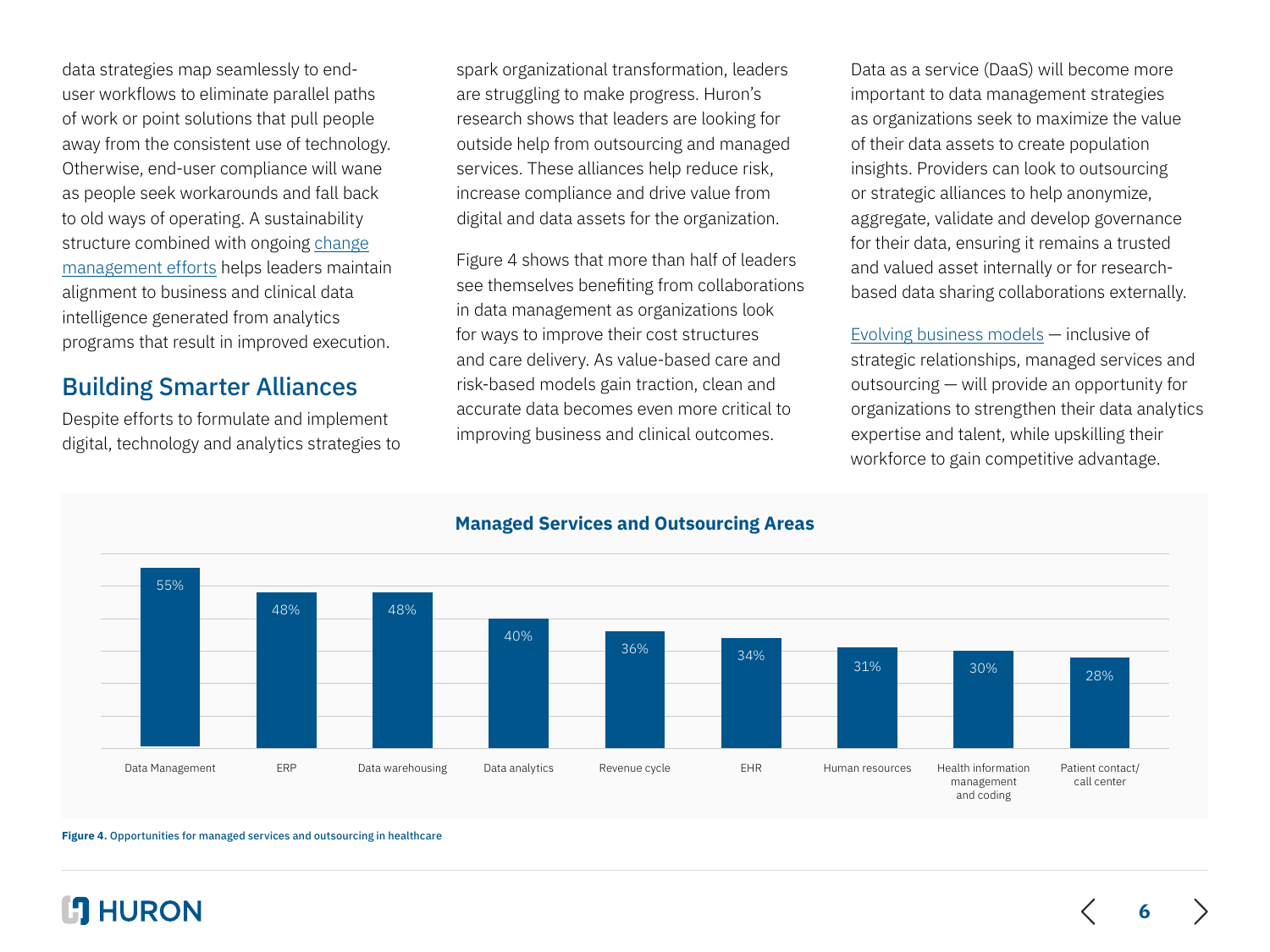# **PRIORITIZING CORE AND EMERGING TECHNOLOGY**

Core and emerging enterprise-level technology provides the foundation to power healthcare organizations into the future and sets the pace for their digital transformation. Huron's research finds that organizations expect to continue investing in these technologies for the next 18 months.

According to Huron's research, 62% of leaders expect to make investments in their electronic health record (EHR) and enterprise resource planning (ERP) platforms; a third of leaders will do the same for customer relationship management (CRM) and enterprise performance management (EPM) systems.

Given the [financial focus executive leaders](https://www.huronconsultinggroup.com/insights/huron-2021-healthcare-executive-research) [recently noted](https://www.huronconsultinggroup.com/insights/huron-2021-healthcare-executive-research), it is expected that ERP will garner a large investment. Similarly, EHR investments are high, given priorities related to business and clinical efficiencies, payor interoperability, and improving the consumer and clinician experience.

In the desired future state, consumers and physicians should interact with one technology entry point, supported by seamless back-end interoperability of all systems.

As shown in figure 5, leaders' current focus on CRM lags that of ERP and EHR. This lack of planned investments in CRM may present unintended challenges for organizations given their expressed priorities such as improving care access and the consumer journey. CRM systems provide the important infrastructure to support patient engagement in a valuebased, consumer-driven landscape.

As leaders may also be struggling to unite disparate CRM systems and vendors spread across the health system, there is an opportunity to refine strategy. Creating a vision for the organization's long-term CRM approach that aligns to its technologyled consumerism plans will require deeper prioritization in the months ahead.

With the recent acceleration of digital health, portal strategies are being reemphasized. As leaders execute on final-stage connectivity or umbrella strategies for patient portals, they will continue to explore and define the intersection points of CRM, patient portals and consumers. In the desired future state, consumers and physicians should interact with one technology entry point, supported by seamless backend interoperability of all systems.

**Figure 5.** Healthcare leaders' planned investment in core technology



**7**

#### **Planned Investments in Core Technology**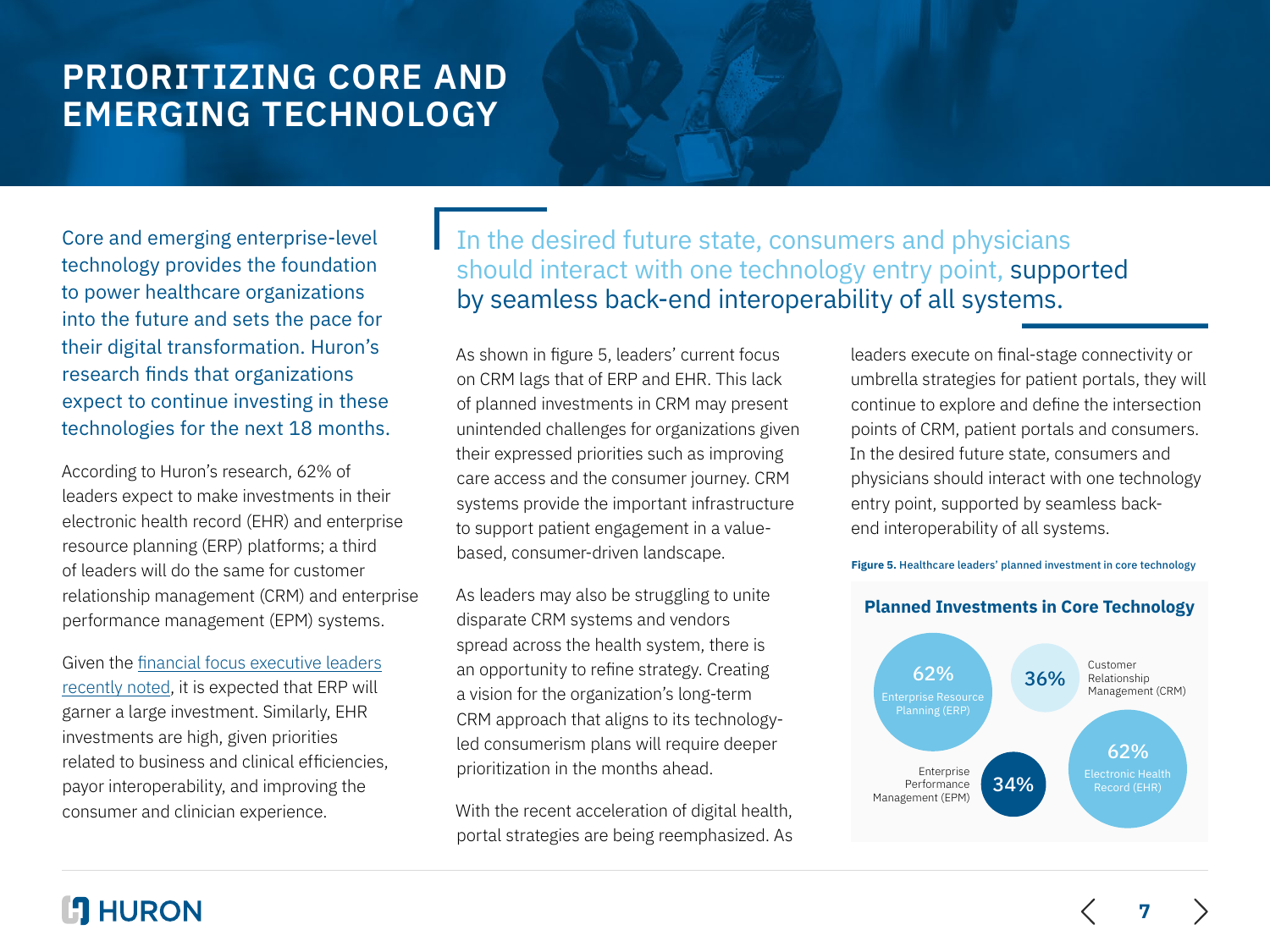# **COST CONTAINMENT, GROWTH AND THE FUTURE OF FINANCIAL HEALTH**

During the pandemic, leaders made digital adjustments that were necessary for their organizations to continue delivering care safely while stabilizing financially. Today, economic pressures have intensified with regulatory uncertainty, shifts in payor mix, and the dynamic of rising costs and shrinking reimbursements.

Building financial health through cost containment and growth is vital. In the next 12 months, organizations must go beyond the basics to find breakthrough improvements in business efficiency and operational agility, all of which will be enabled by technology and data-driven analytics and insights.

### Improving Business Operations With Technology-Led Innovation

Huron's research finds that 60% of leaders foresee [RPA and AI driving cost reductions](https://www.huronconsultinggroup.com/insights/ohsu-automation-increase-revenue-cycle-efficiency), followed closely by revenue management, clinical documentation improvement (CDI) and interoperability initiatives (see figure 6).

**8**



**Figure 6.** Measures healthcare leaders will utilize in the next 12 months to support cost containment

## **HI HURON**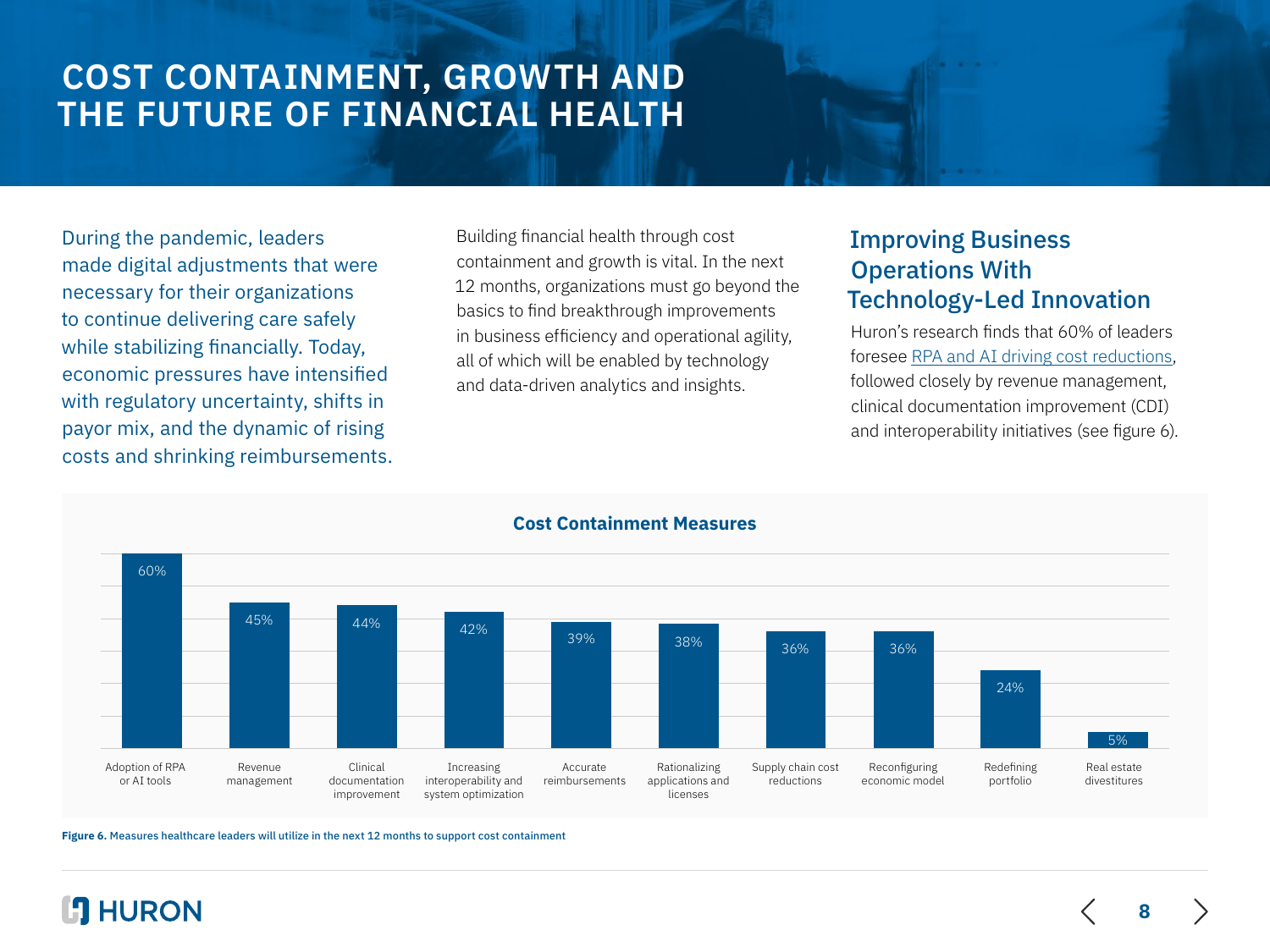Technology-driven programs that optimize fundamental functions such as [revenue](https://www.huronconsultinggroup.com/insights/collaborations-essential-financial-future-healthcare) [cycle](https://www.huronconsultinggroup.com/insights/collaborations-essential-financial-future-healthcare) and [supply chain](https://www.huronconsultinggroup.com/insights/trust-cost-quality-healthcare-supply-chain) will require [optimizing core technology](https://www.huronconsultinggroup.com/insights/evolving-business-sytems-supply-chain) and using advanced analytics to drive efficiency and decision making. Additionally, in Huron's research, leaders foresee technology being most important in helping redefine their portfolio and supporting CDI efforts.

A full 66% of leaders say that ERP investments will underpin efforts to modernize supply chain, which will enable both cost

containment and scale as organizations grow through ambulatory expansion, alternative delivery modes of care, and mergers and acquisitions (M&A). More than half will look to EHR optimization to increase revenue cycle and clinical functionality.

The combination of natural language processing (NLP) tools from cloud platforms, as well as from traditional voice recognition vendors, will continue to drive financial and clinical benefits from improvements in documentation,

order entry, billing and coding. Ambient listening, NLP, AI and ML have the ability to reduce clinician administrative burden and increase the benefits from CDI initiatives.

In a post-COVID-19 landscape, workforce optimization is also top of mind for leaders as they experience issues such as high turnover, aligning staffing needs to shifting patient volume, and burnout. Leaders report they will lean on technology to solve for workforce and productivity challenges, including recruitment, retention and employee engagement.

**9**



**Figure 7.** Workforce and productivity technology solutions where leaders expect to invest

## **HI HURON**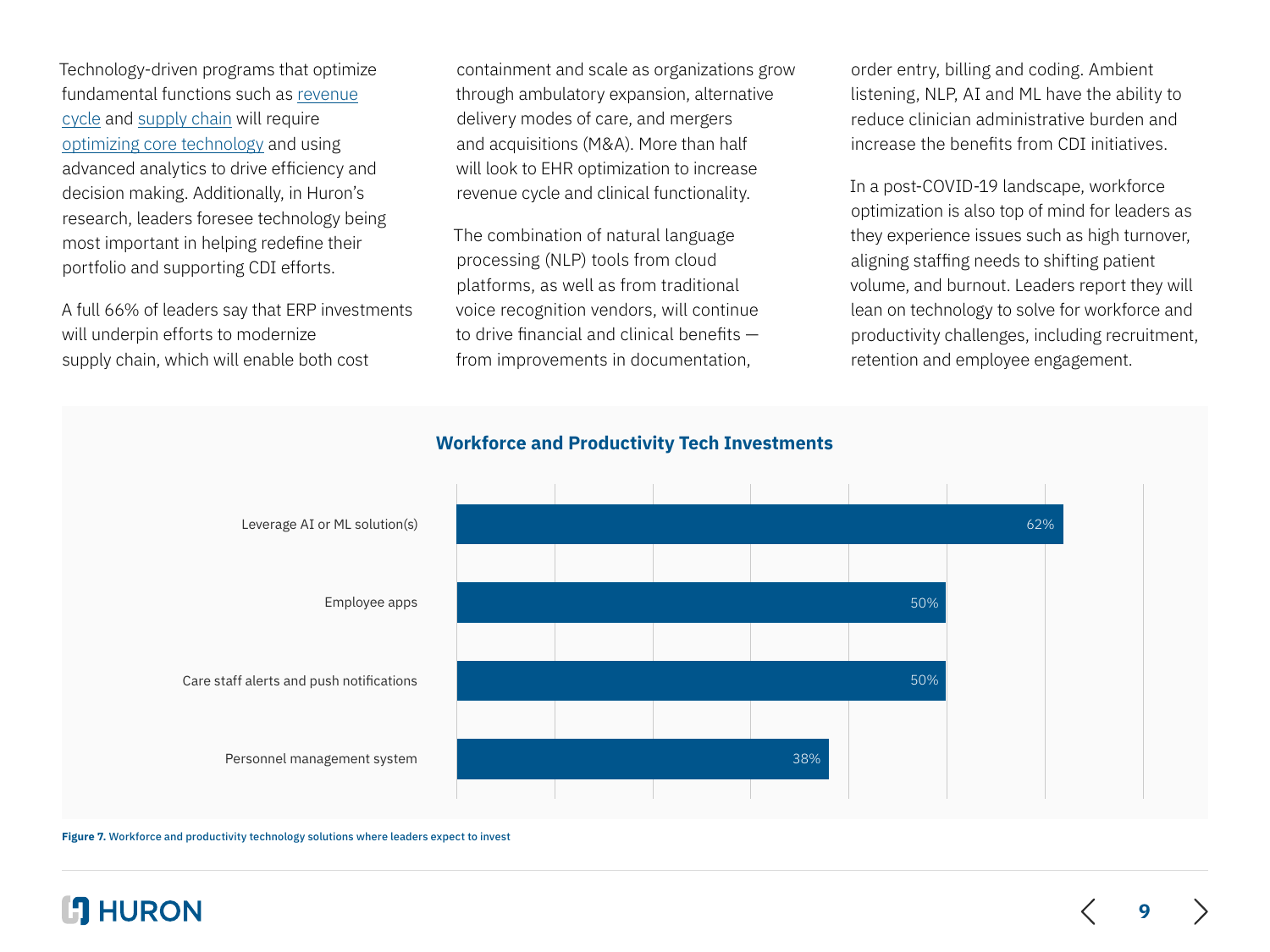

In Huron's research, 65% of respondents point specifically to the use of automation to streamline staff license retrieval and credentialing; 62% will invest in technology for application screening. These manual human resources processes can leverage

automation to meet the rapid expansion of telehealth and the [growing virtual workforce](https://www.huronconsultinggroup.com/insights/going-virtual-transforming-healthcare-operations).

There is an opportunity right now for organizations to actively find ways to integrate physical processes with digital data to

create fully optimized workflows. Digital capabilities and data should be guiding decisions with tools such as predictive analytics. By adopting and integrating these tools in a purposeful way across the enterprise, instead of siloed as point solutions, leaders can drive transformation.

### Evolving Cost Strategies for the Future

While Huron's research uncovers the key cost improvement controls leaders expect to deploy in the months ahead (figure 6), the measures fall short of addressing the deeper financial dynamics present in the healthcare market.

Typical single-digit cost reduction efforts are necessary but not sufficient to thrive amid rising costs, shrinking margins and intense competition. Instead, leaders should be [exploring transformational cost](https://www.huronconsultinggroup.com/insights/cost-transformation-future-of-healthcare) [strategies](https://www.huronconsultinggroup.com/insights/cost-transformation-future-of-healthcare) capable of generating the margin improvements necessary to accelerate a growing list of organizational priorities. With these strategies, organizations can change the economics of the market permanently, redesigning both clinical and operational delivery models for market, consumer and system needs.

## **L'I** HURON

**10**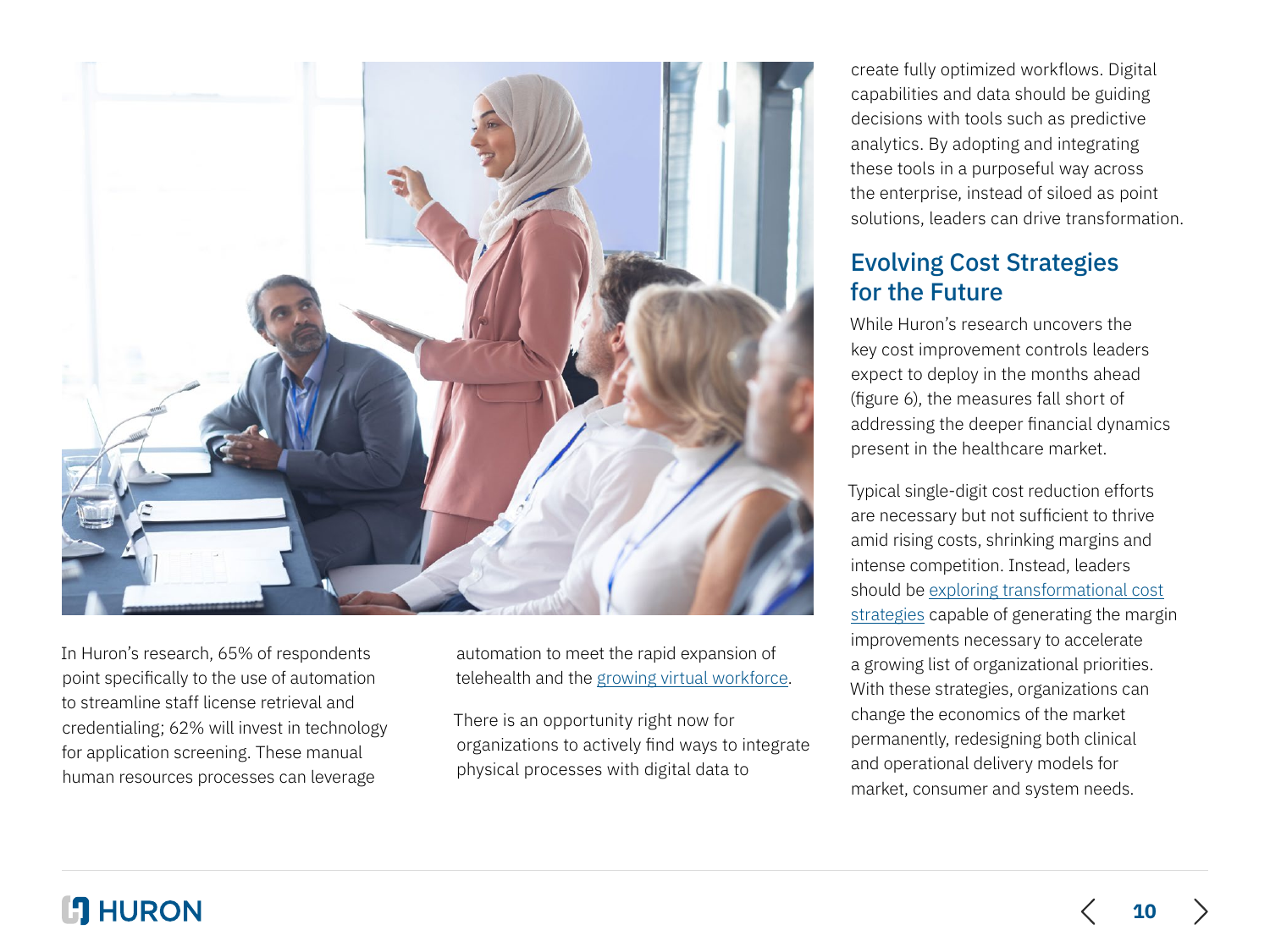#### Leveraging Technology for Growth

Whether expanding geographical, specialty care or digital footprints, healthcare organizations are striving to serve more people, more efficiently and with better outcomes. Past Huron [research on ambulatory growth](https://www.huronconsultinggroup.com/insights/ambulatory-care-growth) in the healthcare market reveals deep-rooted trends in the expansion of care outside the hospital. Moreover, the broad and rapidly evolving ecosystem of digital health is accelerating growth across the care continuum.

Huron's research reinforces the connection leaders see between organizational

growth and technology. More than half of leaders identify ambulatory expansion as a key driver of growth in the next 12 months, along with technology-enabled virtual care. Initially serving as a COVID-19 response tactic and now a growth strategy, investments in virtual care provide leaders with an opportunity to improve care access and increase patient volume.

While leaders indicate that technology is important for all growth measures, they place highest importance on technology to support virtual care, data-driven decision making and staffing strategies. With the digital push during the pandemic, health systems are in

a position to leverage telehealth platforms for geographic and service line expansion and will continue to evaluate new business models amid reimbursement uncertainty.

Additionally, leaders report utilizing EPM to fuel growth in the areas of investment and divestment management, supply and demand modeling, and the monitoring of financial outcomes. Business intelligence gleaned from enterprise-level data will be critical to expanding networks and supporting decisions about new care delivery and business models, service line rationalization, the expansion of virtual services and an overall redefining of the portfolio of an organization.



**Figure 8.** Growth measures leaders anticipate over the next 12 months

# **HI HURON**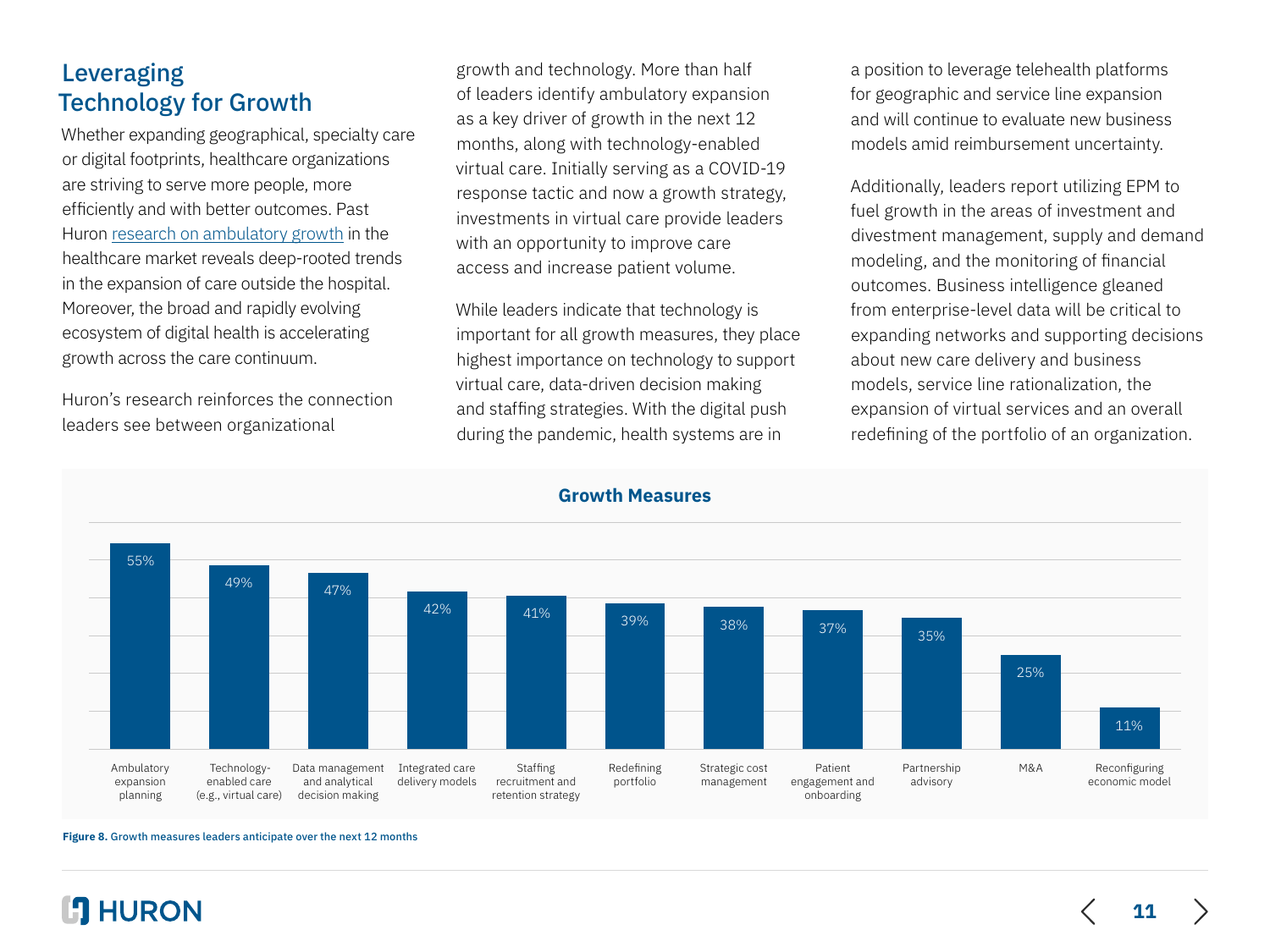# **RELIANCE ON TECH GROWS FOR CARE AND CONSUMER TRANSFORMATION**

U.S. health systems continue to redefine themselves as major shifts occur in how and where patients receive care. Across all of Huron's research, the reimagining of care access, consumerism, and how providers connect with patients and their families is underway and will continue to emerge as key components of care transformation.

#### Expanding and Enhancing Care

In Huron's most recent analysis, leaders name improved care access as their No. 1 priority in the next 12 months (figure 1). Disruption to consumer volume and evolving care delivery models are pushing leaders to deepen their focus on care transformation. In figure 8, 42% of leaders name integrated care delivery models as a growth priority; 49% will leverage technology-enabled care; and more than half (55%) are planning for ambulatory expansion.

Virtual health delivery, including navigating reimbursement models and regulation, will continue to garner attention and resources. As indicated in figure 2, adopting telehealth and digital care delivery ranks as the top digital challenge for organizations; 55% see integrating and increasing telehealth capacity as their most important change or initiative. Similarly, within the area of clinical care, 63% of leaders report they will focus on [technology investments that](https://www.huronconsultinggroup.com/expertise/digital-technology-analytics-healthcare/rounding-software) [enable virtual rounds](https://www.huronconsultinggroup.com/expertise/digital-technology-analytics-healthcare/rounding-software) and patient visitation as well as a focus on diagnostic imaging.

Without exception, the ability to access and understand data is paramount to transforming care. Leaders should be looking to leverage population insights and predictive analytics to understand risk factors and inform overall care strategies as well as individual patient interventions to improve outcomes.

**More than half of organizations** interviewed expect to leverage CRM investments to improve care access and the clinician and consumer experience.

As digital assets that support care delivery mature, more focus is needed on the intersection of an organization's website, EHR, portal and CRM strategies in order to support a positive, consistent consumer digital experience.

Investments in CRM will prove critical as more than half of organizations in Huron's research state that they will leverage the technology to improve care access and the clinician and consumer experience. CRM will also allow organizations to expand their

**12**

### **17 HURON**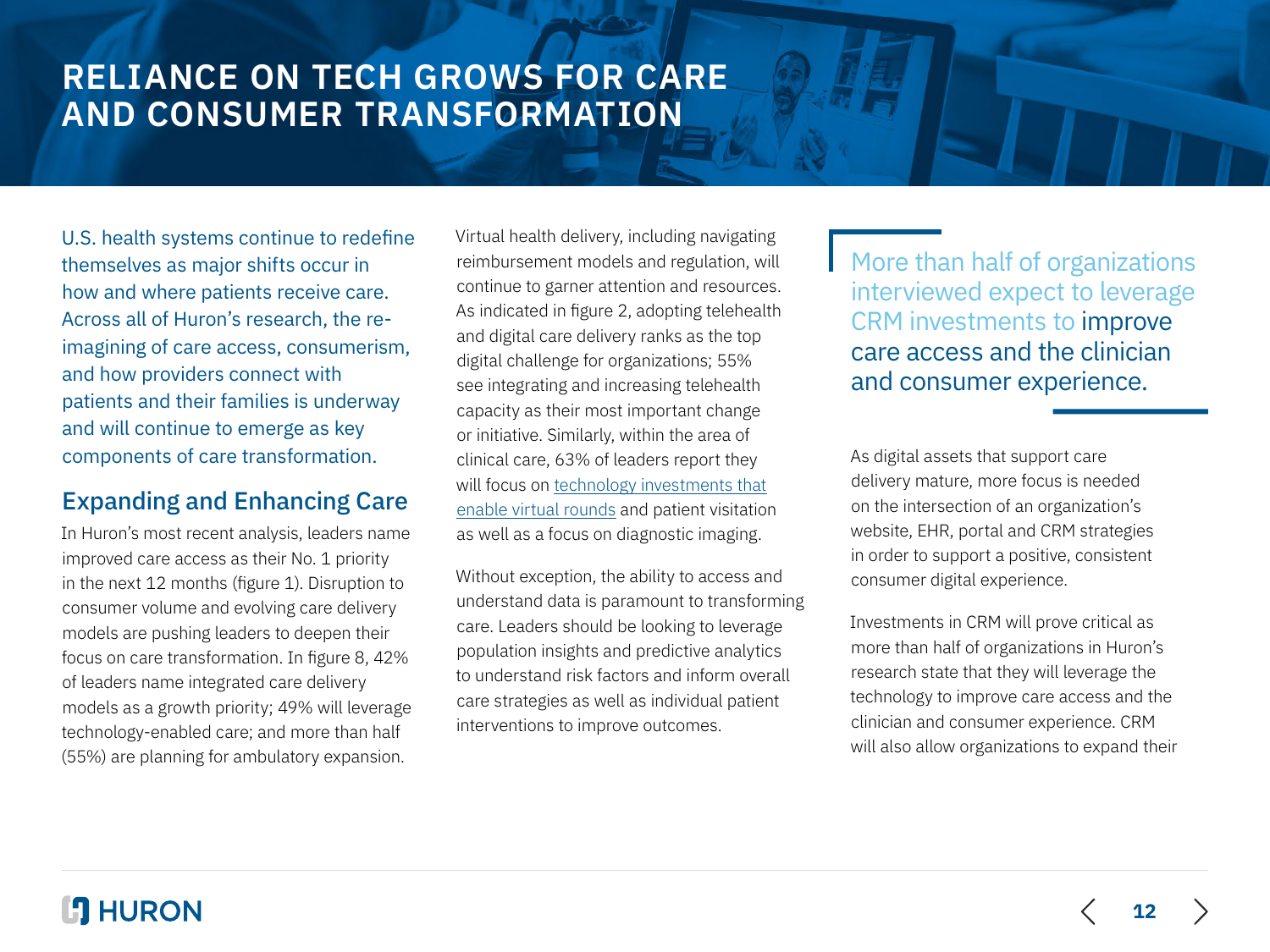digital capabilities, attracting new patients and improving interactions across the entire consumer journey. EHR optimizations and investments will include efforts to improve clinician experience and clinical functionality with a focus on transition to the cloud.

### Improving Quality and Outcomes

Whether harnessing basic patient data and analytics to make real-time care decisions or developing more transformative strategies, technology and data are critical to the future of quality care delivery. Organizations are already leveraging their EHRs as the primary drivers for fully integrated AI and ML solutions to curtail readmissions and reduce the prevalence of hospital-acquired conditions. Looking ahead, leaders will need to evaluate their investments in clinical informatics, integrating new digital, data and cloud assets to their existing technology footprint.

Analytics will also help improve the clinician end-user experience, providing a better understanding of how physicians interact with their digital tools. Focus should be on how to save time, reduce data entry and deploy alert systems that integrate with workflows instead of disrupting them.

### Enhancing Consumer Engagement With Digital Connection

The healthcare consumerism trends gaining momentum in recent years are now finding their way into leaders' near-term strategies and initiatives. Huron's research finds that the consumer journey and experience is a top priority for leaders in the next 12 months (figure 1). The research further indicates that a strong majority of organizations expect to invest in automated and self-service

technologies such as kiosks to drive contactless care capabilities. Though self-service tools and patient portals have improved, patients will continue to want more functionality to empower their health journeys, including [access to patient data and proof of vaccination.](https://patientengagementhit.com/news/more-orgs-add-digital-vaccine-credentialing-patient-data-access)

Previous research from Huron on the [healthcare consumer market](https://www.huronconsultinggroup.com/insights/healthcare-consumer-market-report) confirms that consumers increasingly expect to interface digitally with healthcare providers and experience the same convenience they get in other industries such as retail and banking.

**13**



#### **Care and Consumer Technology Investments**

**Figure 9.** Leaders planned investments in contactless care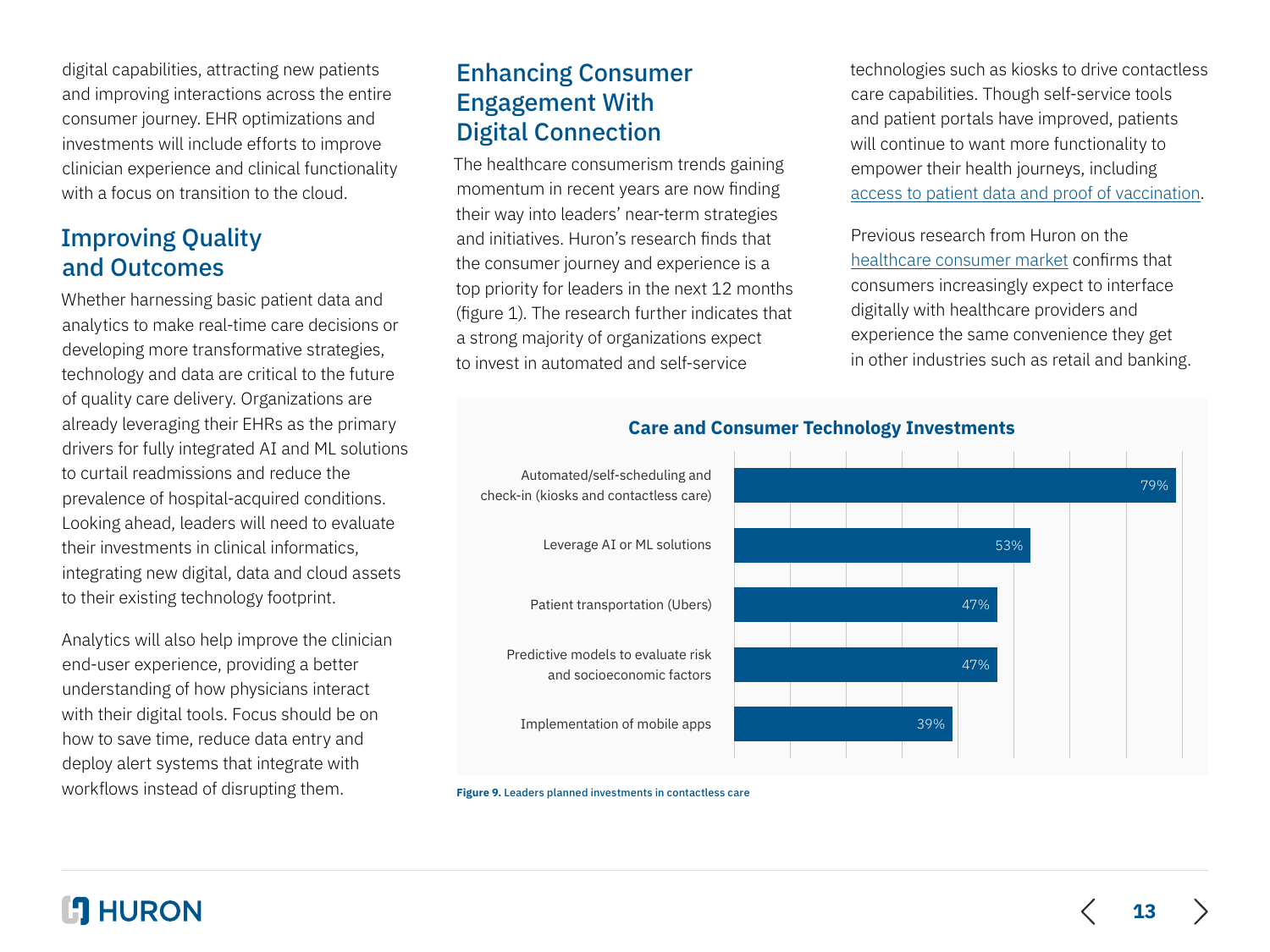

In response, organizations should be evaluating how their CRM platforms and patient portal strategies can utilize technology to scale their patient communication and create more timely, relevant and seamless consumer interactions. Leading organizations are making progress building AI and ML into specific EHR and CRM functionality that supports outputs such as provider messaging, self-scheduling, online medical records, prescription refills, appointment reminders and provider search.

As organizations invest in new innovations and digital tools to meet demands related to cost, convenience and the overall care experience, they must maintain awareness that digital health is not a "one solution fits all" approach. Organizations should be leveraging the knowledge and technical infrastructure gained during the pandemic to grow digital offerings in a way that reflects their understanding of the preferences of consumers in their market.

#### Driving Health Outcomes and Equity

Most healthcare organizations do not know or understand their consumers beyond their clinical or financial data. Beyond building patient loyalty, a datadriven understanding of consumers is critical to advancing the social aspects of care that are central for leaders today.

Once again, access is critical. Organizations included in Huron's research report indicate they plan to prioritize digital care access to drive health equity and [address social determinants](https://www.huronconsultinggroup.com/insights/social-determinants-of-health-consumer-insights) [of health \(SDOH\)](https://www.huronconsultinggroup.com/insights/social-determinants-of-health-consumer-insights), as well as leverage digital solutions to ensure equitable vaccine distribution. Resolving interoperability issues and enabling seamless data sharing between the CRM, EHR and third-party systems will be essential to developing this next level of care.

EHR-specific population health applications have evolved rapidly, providing a powerful tool to support organizations' SDOH initiatives as well as the broader need to improve patient outcomes in a value-driven landscape. Leaders should be evaluating these capabilities to support their overall organizational strategies and planning for increased investments in their EHR tools and optimization.

### **L'I** HURON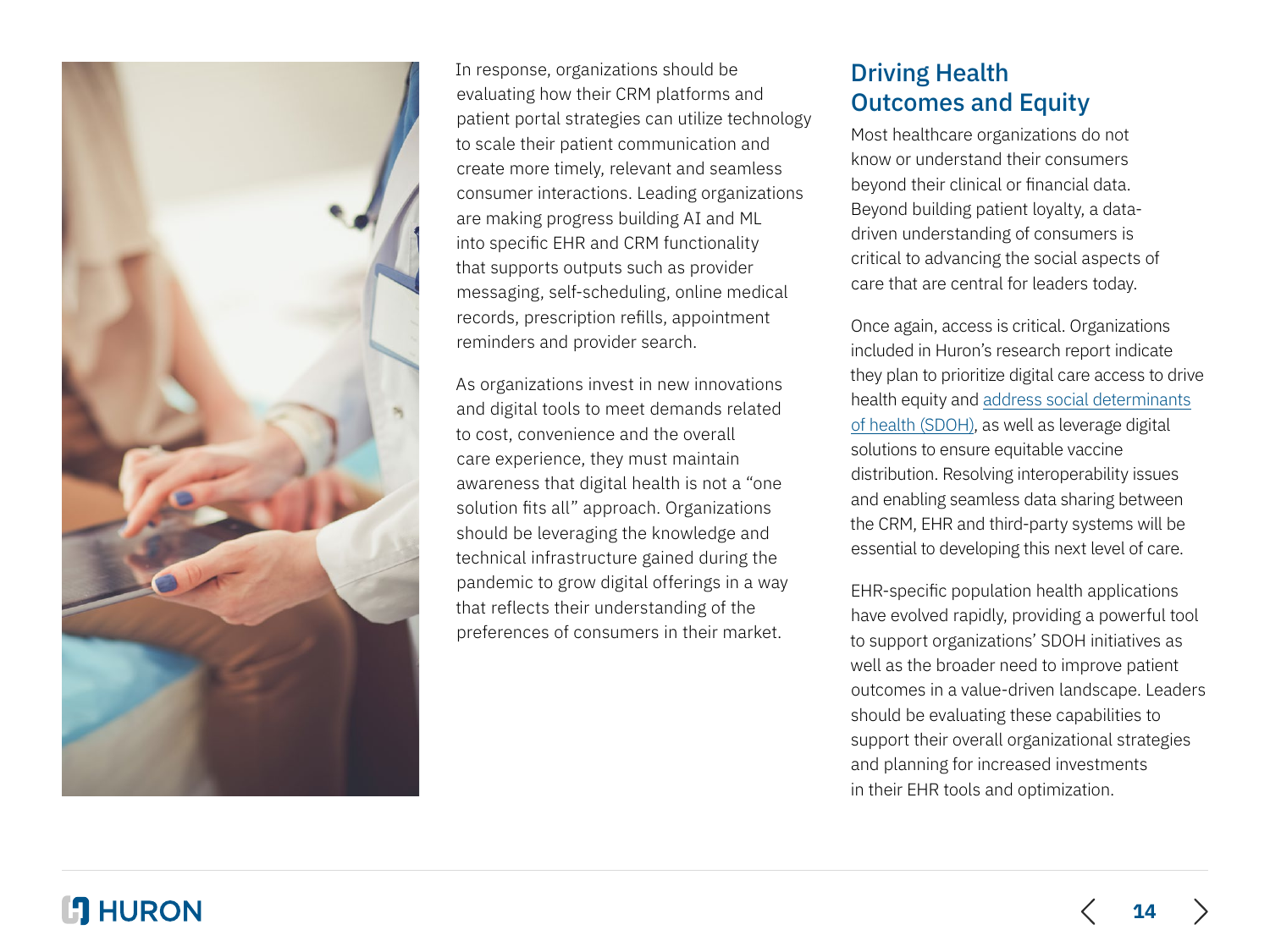# **FINAL THOUGHTS**

The acceleration of digital tools, technology and analytics within healthcare continue to be the industry's greatest challenge and opportunity. Looking ahead, digital tools and data analytics will underpin the transformation of all aspects of business operations and care delivery.

Leaders report they've formulated digital, technology and analytics strategies — yet few have been able to execute their plans. Leaders cannot achieve the level of breakthrough performance they need in cost, growth and care delivery without deepening their ability to execute, and a competitive advantage exists for organizations that can build internal alignment quickly. Success will be rooted in how well organizations weave together their various tools and platforms to lower costs, improve care and deepen the consumer experience.

Leaders will need to consider how key strategic alliances, including outsourcing

and managed services, can accelerate their digital, technology and analytics strategies while they stay focused on broader transformation initiatives. Additionally, leaders will have to look at investments across their enterprise-level technology to ensure they are striking the right balance of focus on ERP, EHR, CRM and EPM systems. As expected, virtual care delivery cuts across all aspects of care, as does using AI and ML to enable organizational cost and growth initiatives.

#### **Methodology**

Huron commissioned a research study to understand the most pressing issues and investment priorities within healthcare's digital, technology and analytics landscape. As part of the quantitative discovery, 211 leaders across various provider organizations and functional areas were interviewed in the first half of 2021.

#### **Key Takeaways**

As data, technology and analytics strategies evolve, organizations will have to:

#### **Think differently.**

Evaluate core and emerging technology investments to ensure organizations are leveraging the tools to build financial health while simultaneously supporting priorities such as care access and consumerism.

#### **Plan differently.**

Build a clear road map for aligning digital, technology and analytics strategies to broader organizational priorities.

#### **Act differently.**

Leverage the help of key strategic alliances to accelerate the value of digital, data and technology assets while advancing transformation imperatives related to care, cost and consumers.

**15**